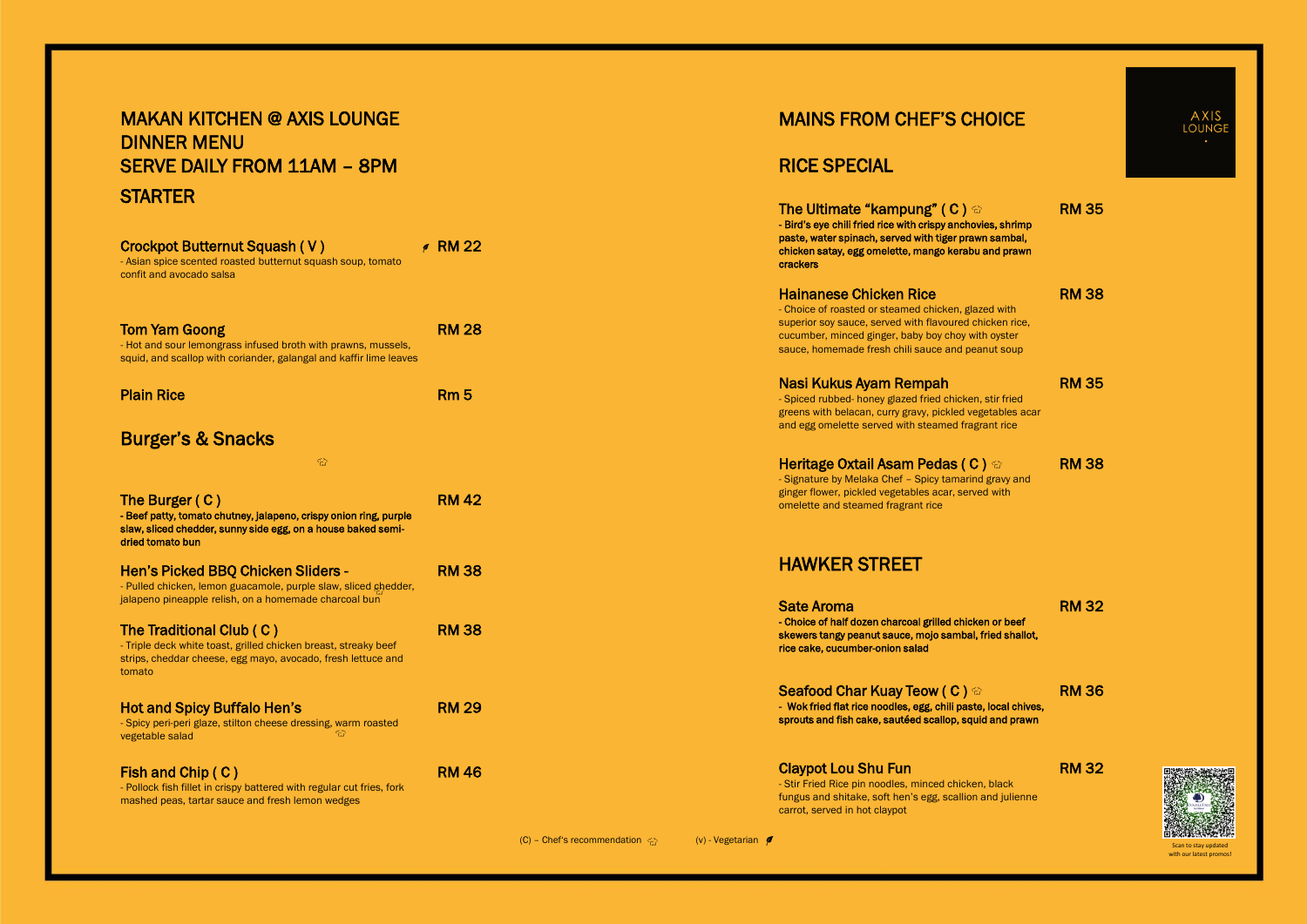Scan to stay updated with our latest promos!



### Our Satay

*Choice of half dozen marinated grilled chicken or beef skewer, 'Lemang' and rice cake, cucumber, onion salad and 'sambal mojo' peanut sauce*

RM 32

### Dunkin Duo Sandwich

*Charcoal ring bun served with spicy chicken milotte and egg masala, potato fries* 

RM 32

## Stick It To 'EM'

Sliced of finely touch ' Cake of the month'

*Refer Team member on duty for cake selection*

RM 14

### Axis Tits Bites 'Signature'

*Braised beans, Mango Kerabu, Spicy Peanut and Anchovies*

*\* One time complimentary for every food item's ordered*

# SELECTION OF PREMIUM ARTISAN GELATO AND SORBET (2 Scoop)

After Eight ( Mint Chocolate ) Vanialia Del Madagascar ( Vanilla ) **Strawberry Yogurt** Belgian Chocolate Cookies and Cream Passion Fruit sorbet Lemon Sorbet

RM 18



# AXIS SNACKS *SERVED FRIDAY TO SUNDAY FROM 12.00PM – 9.00PM*

# DIP -DIP & BITE'S

| <b>Hot &amp; Sweet 'Pisang Goreng'</b><br>Coconut battered banana fritter, hippie pandanus,<br>sweet peanut butter and<br>Chilli-soya dip                            | <b>RM 16</b> |
|----------------------------------------------------------------------------------------------------------------------------------------------------------------------|--------------|
| <b>Cheesy Potato Wedges</b>                                                                                                                                          | <b>RM 18</b> |
| <b>Half &amp; Half' Fries</b><br>Sesame coated & tempura fried straight-cut Idaho<br>Potato, Chilli-Cheese-Mayo dip                                                  | <b>RM 18</b> |
| <b>Spring Samosa's</b><br>Crispy fried vegetables spring roll & potato tembosa,<br>mint yogurt and house made Thai Sauce                                             | <b>RM 19</b> |
| <b>Flinstone Prawn</b><br>Golden panko cheesy Prawn & Pumpkin Croquette,<br>Mint yogurt and house made thai sauce                                                    | <b>RM 25</b> |
| <b>Melting Pot's</b><br><b>Huan Ying Basket</b><br>Consist of steam chicken, seafood and vegetables<br>dumpling with mantou bun, traditional sauce and<br>garlic oil | <b>RM 24</b> |
| <b>Tandoori Chicken Doner</b><br>Half Dozen house marinated buffalo hen's, Trio Dip's<br>of honey, Mint & Lemon Yogurt, Potato Fries                                 | <b>RM 27</b> |
| 'Asam Pedas' Fish Pie<br>Oven baked seabass sliders in crunchy flaky filo dough<br>with spicy tamarind dip                                                           | <b>RM 28</b> |
| Lamb 'Rendang' Lasagna<br>Layered of egg skin, spiced braised lamb, coconut<br>veloute, cheese gratinated                                                            | <b>RM 29</b> |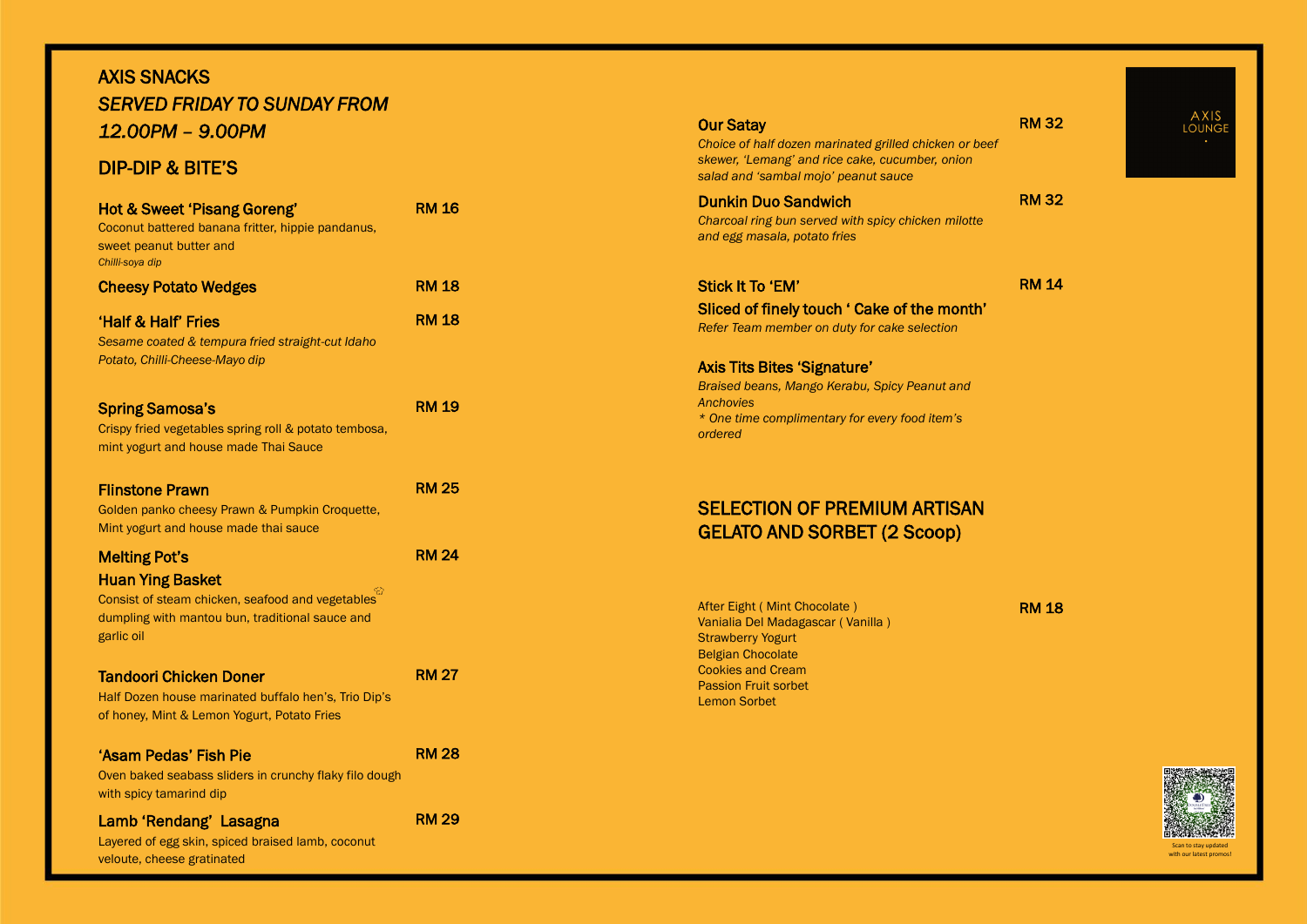Scan to stay updated with our latest promos!

| <b>Soft Drink</b><br>Coke, Coke Zero, Sprite, Ginger Ale, Tonic Water, Soda<br>Water, 100 Plus                                                            | <b>RM 14</b>                                                 | <b>Draught Beer</b><br><b>Carlsberg</b>                                   | <b>Glass</b><br><b>RM 27</b>                                                |
|-----------------------------------------------------------------------------------------------------------------------------------------------------------|--------------------------------------------------------------|---------------------------------------------------------------------------|-----------------------------------------------------------------------------|
| <b>Still Water</b><br>Acqua Panna 250 ml<br>Acqua Panna 1000 ml<br>Water (No Refill)                                                                      | <b>RM 18</b><br><b>RM36</b><br><b>RM5</b>                    | <b>Beer Bottle</b><br><b>Tiger</b><br><b>Carlsberg</b><br><b>Heineken</b> |                                                                             |
| <b>Sparkling Water</b><br>San Pellegrino 250 ml<br>San Pellegrino 1000 ml                                                                                 | <b>RM 18</b><br><b>RM 36</b>                                 | <b>Guinness Stout</b>                                                     |                                                                             |
| <b>Fresh Juice</b><br>Watermelon, Fresh Orange, Green Apple                                                                                               | <b>RM 18</b>                                                 | <b>Apperitif</b><br>Pernod                                                | <b>RM 27</b>                                                                |
| <b>Chilled Juices</b><br>Guava, Mango, Lime, Pineapple, Orange, Apple                                                                                     | <b>RM 16</b>                                                 | Ricard<br>Kahlua<br>Bailey's<br><b>Drambuie</b>                           | <b>RM 27</b><br><b>RM 27</b><br><b>RM 27</b><br><b>RM 27</b>                |
| <b>Dilmah Tea</b><br>English Breakfast, Chamomile, Jasmine Green Tea,<br>Earl Grey Tea, Peppermint Tea                                                    | <b>RM 14</b>                                                 | Galliano<br><b>Sambuca</b>                                                | <b>RM 27</b><br><b>RM 27</b>                                                |
| <b>Exceptional Dilmah Tea</b><br>Ceylon Green Tea, Perfect Ceylon Tea, Lively Lime and<br>Orange Fusions, Berry Sensation, Arabian Mint Tea<br>with Honey | <b>RM 16</b>                                                 |                                                                           |                                                                             |
| Coffee<br>Americano, Brewed Coffee, Cappuccino, Espresso,<br>Double Espresso, Café Latte, Café Mocha                                                      | <b>RM 14</b>                                                 |                                                                           |                                                                             |
| <b>Hot Chocolate</b><br><b>Caramel Hot Chocolate</b><br><b>Hazelnut Hot Chocolate</b><br><b>Ice Chocolate</b>                                             | <b>RM 16</b><br><b>RM 19</b><br><b>RM 19</b><br><b>RM 16</b> |                                                                           | $\left\langle \frac{\partial \mathbf{y}}{\partial \mathbf{x}}\right\rangle$ |
| <b>Refreshing Drinks</b><br>Peppermint Iced Tea, Lagoon Spark, Lemonade                                                                                   | <b>RM 20</b>                                                 |                                                                           |                                                                             |

| <b>Pint</b><br><b>RM 46</b> | <b>Bottle</b> | AXIS<br><b>LOUNGE</b><br>٠ |
|-----------------------------|---------------|----------------------------|
|                             | <b>RM 28</b>  |                            |
|                             | <b>RM 28</b>  |                            |
|                             | <b>RM 35</b>  |                            |

RM 35



RM 441 RM 441 RM 441 RM 441 RM 441 RM 441 RM 441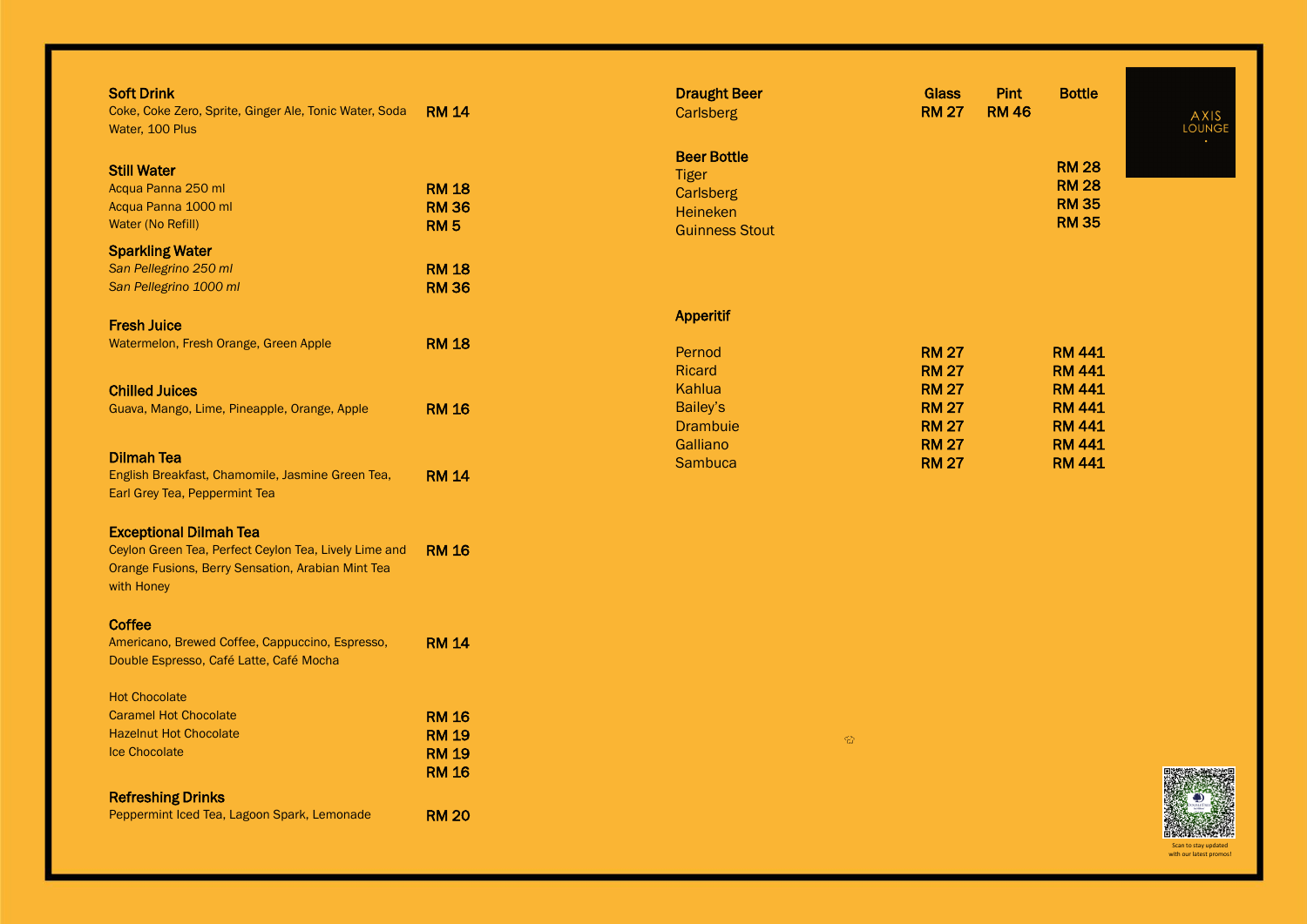# **Cocktail**

| <b>Malibu Sunset</b><br>Malibu Rum, Pineapple Juice, Grenadine syrup, Mint Leaf                                     | <b>RM 37</b> |
|---------------------------------------------------------------------------------------------------------------------|--------------|
| <b>Singapore Sling</b><br>Gin, Triple sec, Cherry Brandy, Lime juice, Sugar syrup, lemon Fruit,<br>Soda, Maraschino | <b>RM 37</b> |
| Margarita (Frozen/shaken)<br>Vodka, Triple sec, Lime juice, Sugar syrup, lime fruit, salt                           | <b>RM 37</b> |
| <b>White Russian</b><br>Kahlua, Vodka, Full Cream                                                                   | <b>RM 55</b> |
| <b>Mai Tai</b><br>White rum, Cointreau, dark rum, lime juice, pineapple juice, almond<br>syrup, maraschino          | <b>RM 40</b> |
| <b>Tom Collins</b><br>Gin, Lemon juice, sugar syrup, lemon fruit, soda, maraschino                                  | <b>RM 35</b> |
| <b>Long Island Tea</b><br>Tequila, vodka, gin, rum, triple sec, sugar syrup, lime juice, coke                       | <b>RM 40</b> |
| Mojito<br>Rum, whole lime, mint leaf, Brown Sugar, Soda, crush ice                                                  | <b>RM33</b>  |
| <b>Daiquiri</b><br>Rum, lime juice, sugar syrup                                                                     | <b>RM33</b>  |
| <b>Blue Lagoon</b><br>Vodka, blue curacao, sugar syrup, lime juice, lemon juice, orange<br>juice, soda              | <b>RM 40</b> |
| <b>Dry Martini</b><br>Dry Vermouth, Gin, Orange Bitter, Lemon peel, Olive                                           | <b>RM 40</b> |
| <b>Whiskey Sour</b><br>Bourbon, Lemon Juice, sugar syrup, Orange, Maraschino                                        | <b>RM 35</b> |

| Gula Melaka Collins<br>Rum, Triple Sec, Gula Melaka Syrup, Whole lime,<br>handful of mint leaf, stalk lemongrass, sprite, crush ice | <b>RM 40</b>                 | AXIS<br>LOUNGE                                  |
|-------------------------------------------------------------------------------------------------------------------------------------|------------------------------|-------------------------------------------------|
| <b>Sweet Sour Twist</b><br>Gin, Vodka, Orange Juice, Lemon Juice, TBS Honey,<br>Soda, Rosemary, Crush Ice                           | <b>RM 40</b>                 |                                                 |
| <b>Strawberry Sage</b><br>Tequila, Gin, Monin Strawberry, Lime Juice, sugar syrup,<br>strawberry fruit, sage                        | <b>RM40</b>                  |                                                 |
| <b>Mocktail</b>                                                                                                                     |                              |                                                 |
| Gula Melaka Virgin Mojito<br>Palm Sugar, Whole Lime, Mint Leave, Soda, Cucumber                                                     | <b>RM 22</b>                 |                                                 |
| Lemongrass Gula Melaka<br>Palm Sugar, Whole Lime, Lemongrass, Soda                                                                  | <b>RM 22</b>                 |                                                 |
| <b>Rosemary Shirley Temple</b><br>Grenadine Syrup, Lemon Juice, Lemon, Rosemary, Sprite, Cherry<br><b>Maraschino</b>                | <b>RM 22</b>                 |                                                 |
| Sweet Basil With Citrus<br>Basil Leaf, Fresh Lime, Fresh Lemon, 1 TBS Brown Sugar, Sprite                                           | <b>RM 22</b>                 |                                                 |
| Virgin Pina Colada<br>Pineapple Juice, Orange Juice, Coconut Monin, Coconut Milk, Fresh<br>Milk, Cherry Maraschino                  | <b>RM 22</b>                 |                                                 |
| <b>Cucumber Ginger Mocktail</b><br>Slice Cucumber, Fresh Ginger, Sugar syrup, Soda, still water                                     | <b>RM 22</b>                 |                                                 |
| <b>Raspberry Lemonade</b><br>Raspberry Fruit, Fresh Lemon, Mint Leaf, White Sugar, Grenadine syrup,<br>Sprite                       | <b>RM 22</b>                 |                                                 |
| <b>Shake &amp; Smoothies</b>                                                                                                        |                              |                                                 |
| Vanilla Bee Shake<br><b>Cookies Milk Shake</b>                                                                                      | <b>RM 21</b><br><b>RM 21</b> |                                                 |
| <b>Pineapple Passion Smoothies</b>                                                                                                  | <b>RM 21</b>                 |                                                 |
| <b>Strawberry Smoothies</b>                                                                                                         | <b>RM 21</b><br><b>RM 21</b> |                                                 |
| <b>Chocolate Smoothies</b>                                                                                                          |                              | Scan to stay updated<br>with our latest promos! |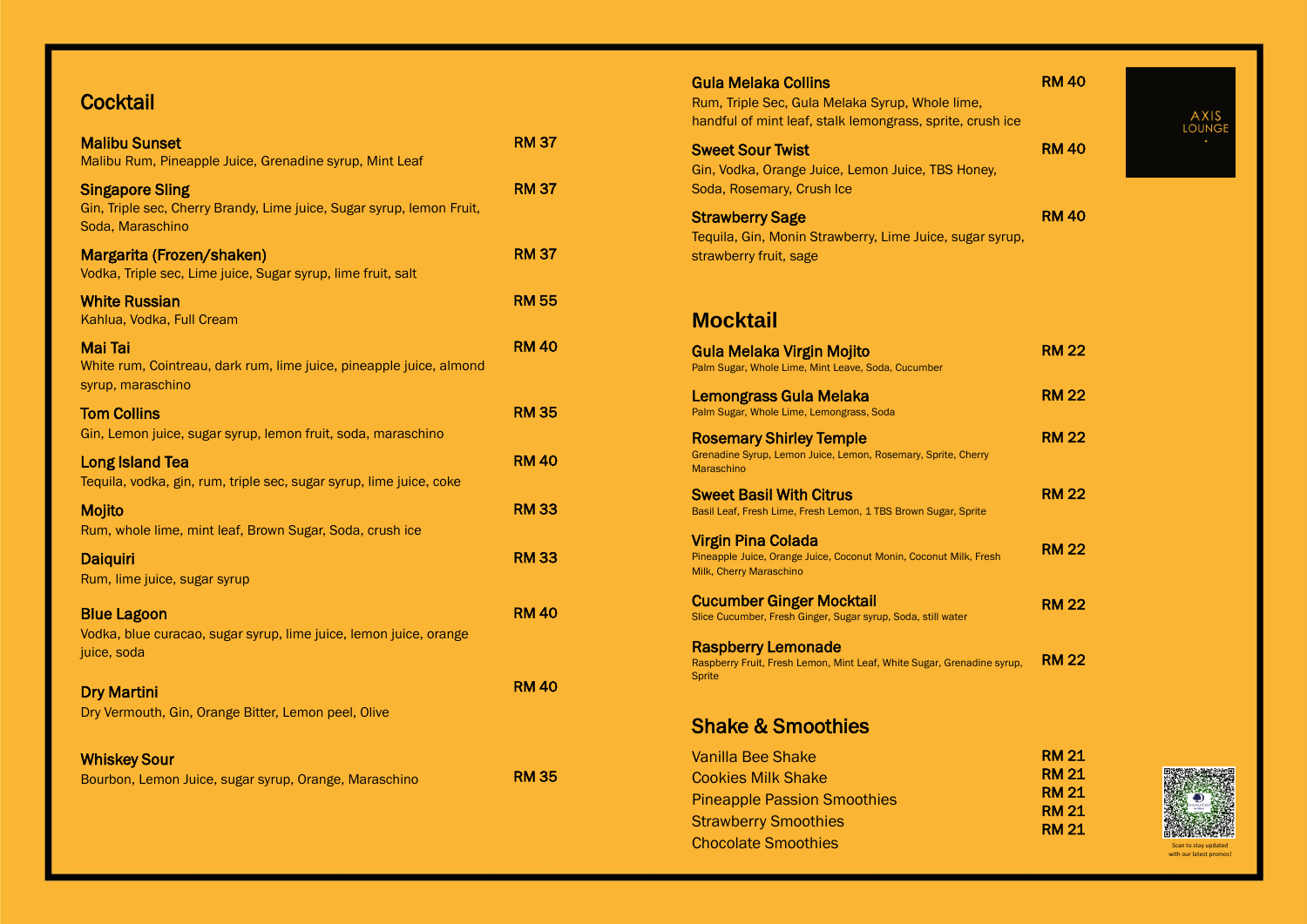| <b>Red Wine</b>                                                                                                                                                                                                                                  | <b>Glass</b>                 | <b>Bottle</b>                                                                     |
|--------------------------------------------------------------------------------------------------------------------------------------------------------------------------------------------------------------------------------------------------|------------------------------|-----------------------------------------------------------------------------------|
| <b>Italy</b><br>Banfi Col Di Sasso Toscana IGT<br>Banfi Colle Pino Toscana IGT<br><b>Barone Ricasoli Chianti DOCG</b><br><b>PIO Cesare Barolo DOCG</b><br>Tedeshi Amarone Della Valpolicella<br><b>Classico DOC</b>                              | <b>RM 55</b><br><b>RM 55</b> | <b>RM 293</b><br><b>RM 293</b><br><b>RM 328</b><br><b>RM 751</b><br><b>RM 691</b> |
| <b>France</b><br>Joseph Drouhin Beaujolais Village<br>Chateau Picard - Cru Bourgeois<br>Michel Lynch Reserve - Medoc AC<br>Chateau Malmaison Barone Nadine de<br><b>Rothschild</b><br><b>Chateau Clarke Baron Edmund De</b><br><b>Rothschild</b> |                              | <b>RM 308</b><br><b>RM 289</b><br><b>RM 313</b><br><b>RM 423</b><br><b>RM 423</b> |
| <b>Spain</b><br><b>Marques De Caceres Crianza</b><br><b>Marques De Caceres Gran Reserva</b>                                                                                                                                                      |                              | <b>RM 289</b><br><b>RM 492</b>                                                    |
| <b>Australia</b><br>Dominique Portet Fontaine Red<br>Evans & Tate Metricip Road Cabernet Merlot<br>Pierro Pinot Noir "Pinos"<br>Deakin Estate Artisan's Blend Shiraz<br>Viognier                                                                 | <b>RM 55</b>                 | <b>RM 323</b><br><b>RM 323</b><br><b>RM 508</b><br><b>RM 194</b>                  |
| <b>New Zealand</b><br>Villa Maria Private Bin Pinot Noir                                                                                                                                                                                         |                              | <b>RM 414</b>                                                                     |
| <b>South Africa</b><br><b>Rupert &amp; Rothschild Classique</b>                                                                                                                                                                                  |                              | <b>RM 308</b>                                                                     |
| <b>Argentina</b><br><b>Trapiche Malbec</b>                                                                                                                                                                                                       | <b>RM 39</b>                 | <b>RM 179</b>                                                                     |
| <b>Chile</b><br><b>Cono Sur Bicileta Merlot</b>                                                                                                                                                                                                  | <b>RM 39</b>                 | <b>RM 179</b>                                                                     |

| <b>White Wine</b>                                                                                                                          | Glass        | <b>Bottle</b>                                   |
|--------------------------------------------------------------------------------------------------------------------------------------------|--------------|-------------------------------------------------|
| <b>Italy</b><br><b>Banfi Le Rime</b><br><b>Banfi Fumaio Toscana IGT</b><br><b>Tedeshi Soave DOC</b>                                        | <b>RM 55</b> | <b>RM 289</b><br><b>RM 289</b><br><b>RM 259</b> |
| <b>France</b><br>M. Chapoutier Cotes Du Rhone<br>"Belleruche"<br>W. Gisselbrecht Gewurztraminer<br>La Cour Pavillion - Bordeaux AC         |              | <b>RM 289</b><br><b>RM 308</b><br><b>RM 289</b> |
| <b>Spain</b><br><b>Marques De Caceres Verdeje</b>                                                                                          |              | <b>RM 249</b>                                   |
| <b>Australia</b><br>Leeuwin Estate Prelude Chardonnay<br>Katnook Founder's Block Chardonnay<br>Deakin Estate Artisan's Blend<br>Chardonnay | <b>RM45</b>  | <b>RM 428</b><br><b>RM 313</b><br><b>RM 194</b> |
| <b>New Zealand</b><br>Villa Maria Private Bin Sauvignon Blanc                                                                              |              | <b>RM 328</b>                                   |
| <b>Chile</b><br><b>Errazuriz Estate Series Chardonnay</b><br>Cono Sur Reserva Especial Chardonnay<br><b>Cono sur Bicilete Chardonnay</b>   | <b>RM 45</b> | <b>RM 289</b><br><b>RM 289</b><br><b>RM 179</b> |
| <b>Argentina</b><br><b>Trapiche Sauvignon Blanc</b>                                                                                        | <b>RM 45</b> | <b>RM 179</b>                                   |

|              | Glass Bottle                                       |                       |
|--------------|----------------------------------------------------|-----------------------|
| <b>RM 55</b> | <b>RM 289</b><br><b>RM 289</b><br><b>RM 259</b>    | AXIS<br><b>LOUNGE</b> |
|              | <b>RM 289</b><br><b>RM 308</b><br><b>RM 289</b>    |                       |
|              | <b>RM 249</b>                                      |                       |
| <b>RM 45</b> | <b>RM 428</b><br><b>RM 313</b><br><b>RM 194</b>    |                       |
|              | <b>RM 328</b>                                      |                       |
| <b>RM 45</b> | <b>RM 289</b><br><b>RM 289</b><br><b>RM 179</b>    |                       |
|              | RM 45 RM 179                                       |                       |
|              |                                                    |                       |
|              | <b>RM 1190</b><br><b>RM 3095</b><br><b>RM 1054</b> |                       |
|              | <b>RM 580</b>                                      |                       |

Nicolas Feuillate Brut Reserva NV Dom Perignon Moet Chandon Brut Impriel

Sparkling Wine - FRANCE Chevalier Chardonnay Brut NV